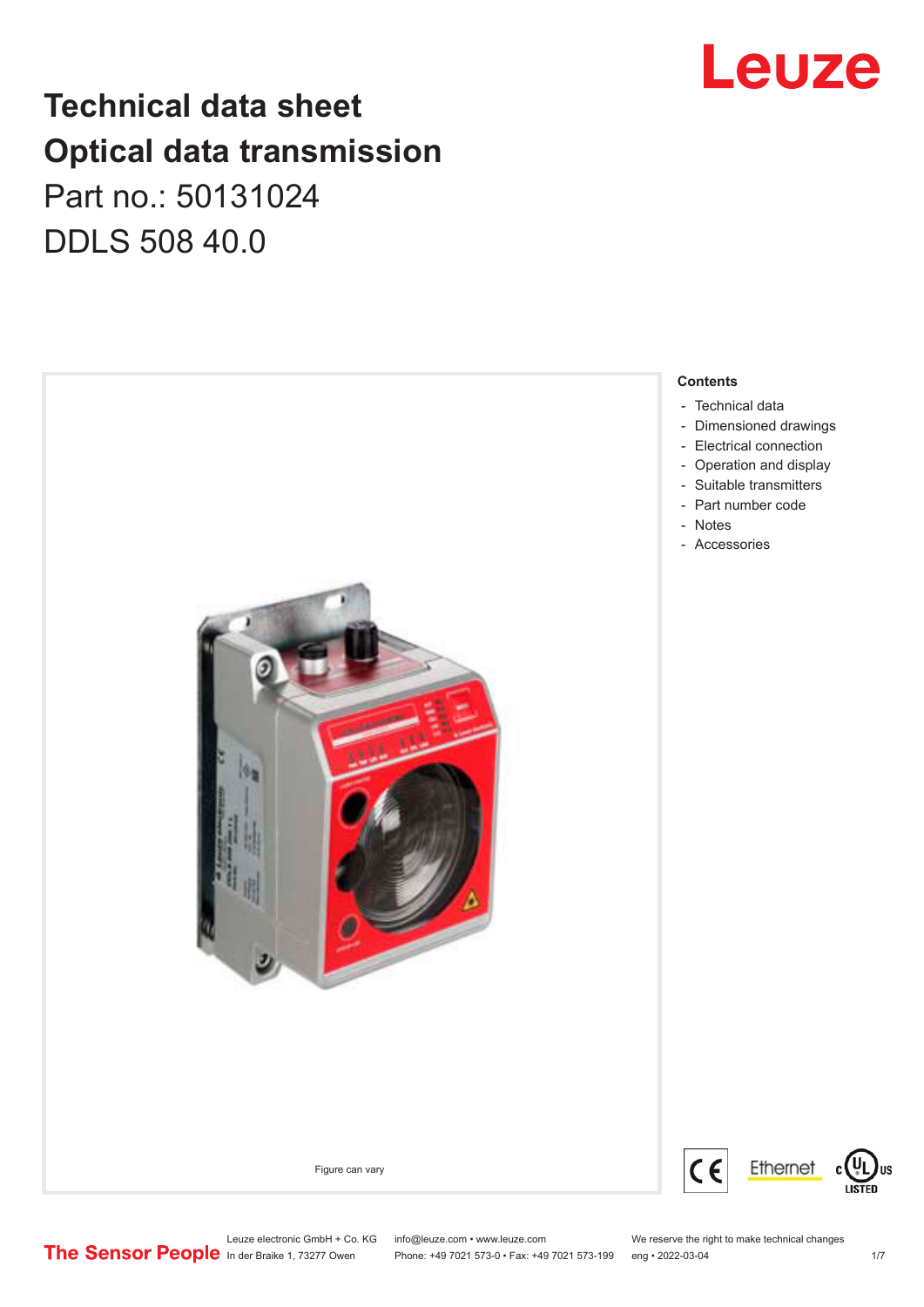#### <span id="page-1-0"></span>**Technical data**

## **Leuze**

| <b>Basic data</b>                              |                                   |
|------------------------------------------------|-----------------------------------|
| <b>Series</b>                                  | <b>DDLS 500</b>                   |
| <b>Optical data</b>                            |                                   |
| <b>Working range</b>                           | 100  40,000 mm                    |
| <b>Light source</b>                            | Laser                             |
| <b>Transmission frequency</b>                  | F <sub>0</sub>                    |
| Usable opening angle transmitter               | 1 <sup>°</sup>                    |
| <b>Electrical data</b>                         |                                   |
| Performance data                               |                                   |
| Supply voltage U <sub>p</sub>                  | 18  30 V, DC                      |
|                                                |                                   |
| Inputs                                         |                                   |
| Number of digital switching inputs             | 1 Piece(s)                        |
| Outputs                                        |                                   |
| Number of digital switching outputs 1 Piece(s) |                                   |
|                                                |                                   |
| <b>Interface</b>                               |                                   |
| <b>Type</b>                                    | Ethernet, PROFIsafe over PROFINET |
|                                                |                                   |
| <b>Ethernet</b>                                |                                   |
| <b>Transmission speed</b>                      | 100 Mbit/s                        |
| <b>Connection</b>                              |                                   |
| <b>Number of connections</b>                   | 2 Piece(s)                        |
|                                                |                                   |
| <b>Connection 1</b>                            |                                   |
| <b>Type of connection</b>                      | Connector                         |
| <b>Designation on device</b>                   | <b>POWER</b>                      |
| <b>Thread size</b>                             | M12                               |
| Type                                           | Male                              |
| No. of pins                                    | $5 - pin$<br>A-coded              |
| Encoding                                       |                                   |
| <b>Connection 2</b>                            |                                   |
| <b>Type of connection</b>                      | Connector                         |
| <b>Designation on device</b>                   | <b>BUS</b>                        |
| <b>Thread size</b>                             | M12                               |
| Type                                           | Female                            |
| No. of pins                                    | 4-pin                             |
|                                                |                                   |

| <b>Mechanical data</b>                                                |                           |
|-----------------------------------------------------------------------|---------------------------|
| Dimension (W x H x L)                                                 | 100 mm x 156 mm x 99.5 mm |
| <b>Housing material</b>                                               | Metal                     |
| Net weight                                                            | $1,185$ g                 |
| <b>Operation and display</b>                                          |                           |
| Type of display                                                       | Bar graph                 |
|                                                                       | LED                       |
| <b>Environmental data</b>                                             |                           |
| Ambient temperature, operation                                        | $-550 °C$                 |
| Ambient temperature, storage                                          | $-3570 °C$                |
| <b>Certifications</b>                                                 |                           |
| Degree of protection                                                  | IP 65                     |
| <b>Certifications</b>                                                 | c UL US                   |
| Test procedure for EMC in accordance EN 1000-6-4                      |                           |
| with standard                                                         | EN 61000-6-2              |
| Test procedure for noise in accordance EN 60068-2-64<br>with standard |                           |
| Test procedure for oscillation in<br>accordance with standard         | EN 60068-2-6              |
| Test procedure for shock in<br>accordance with standard               | EN 60068-2-27             |
| <b>Classification</b>                                                 |                           |
| <b>Customs tariff number</b>                                          | 85365019                  |
| <b>ECLASS 5.1.4</b>                                                   | 19039001                  |
| <b>ECLASS 8.0</b>                                                     | 19179090                  |
| <b>ECLASS 9.0</b>                                                     | 19179090                  |
|                                                                       | 19179090                  |
| ECLASS 10.0                                                           |                           |
| <b>ECLASS 11.0</b>                                                    | 19179090                  |
| <b>ECLASS 12.0</b>                                                    | 19179090                  |
| <b>ETIM 5.0</b>                                                       | EC000515                  |
| <b>ETIM 6.0</b>                                                       | EC000515                  |

Leuze electronic GmbH + Co. KG info@leuze.com • www.leuze.com We reserve the right to make technical changes ln der Braike 1, 73277 Owen Phone: +49 7021 573-0 • Fax: +49 7021 573-199 eng • 2022-03-04 2/7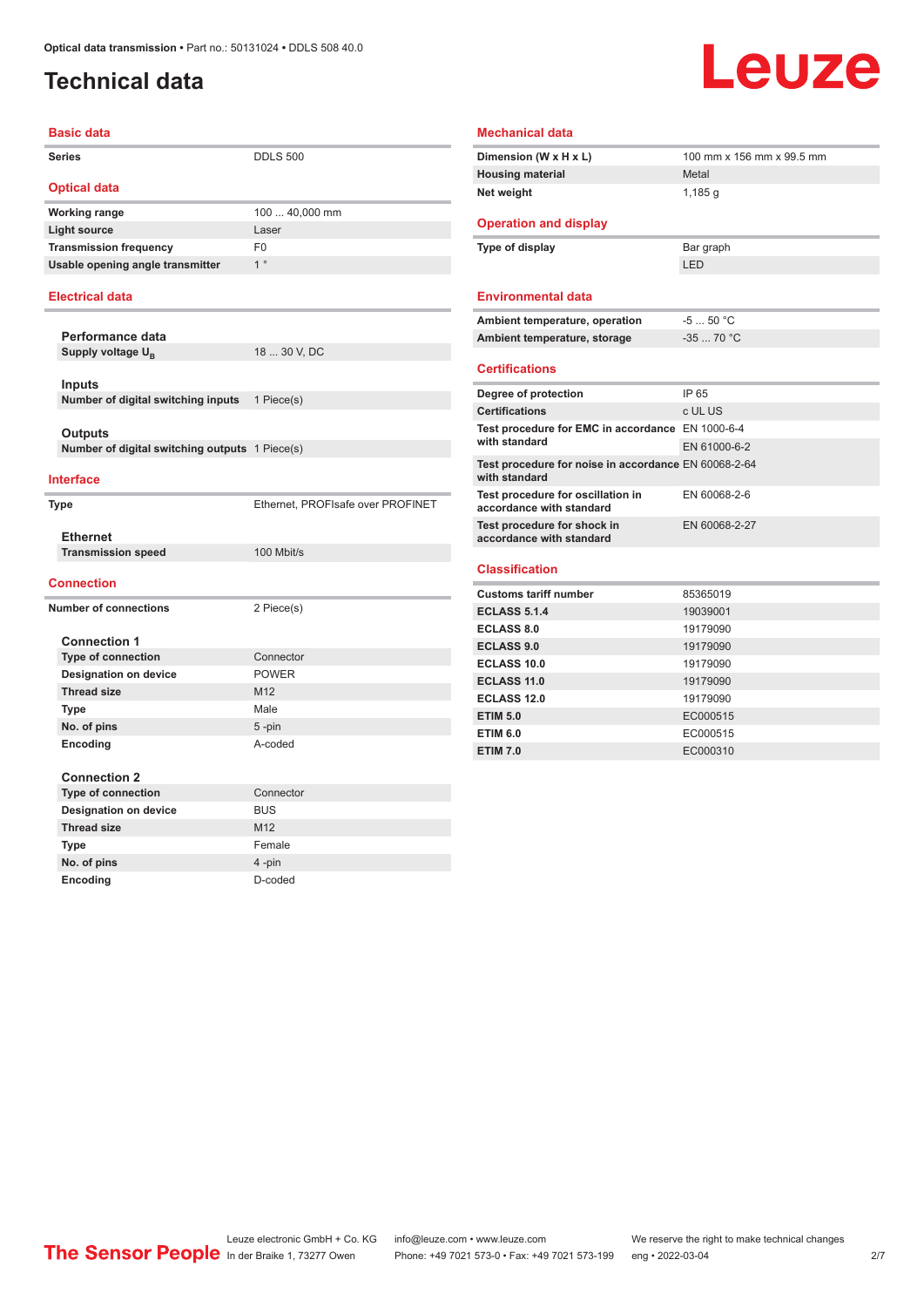### <span id="page-2-0"></span>**Dimensioned drawings**

All dimensions in millimeters









A Middleaxis Transmitter

B Center axis of transmitter and receiver

C Center axis of receiver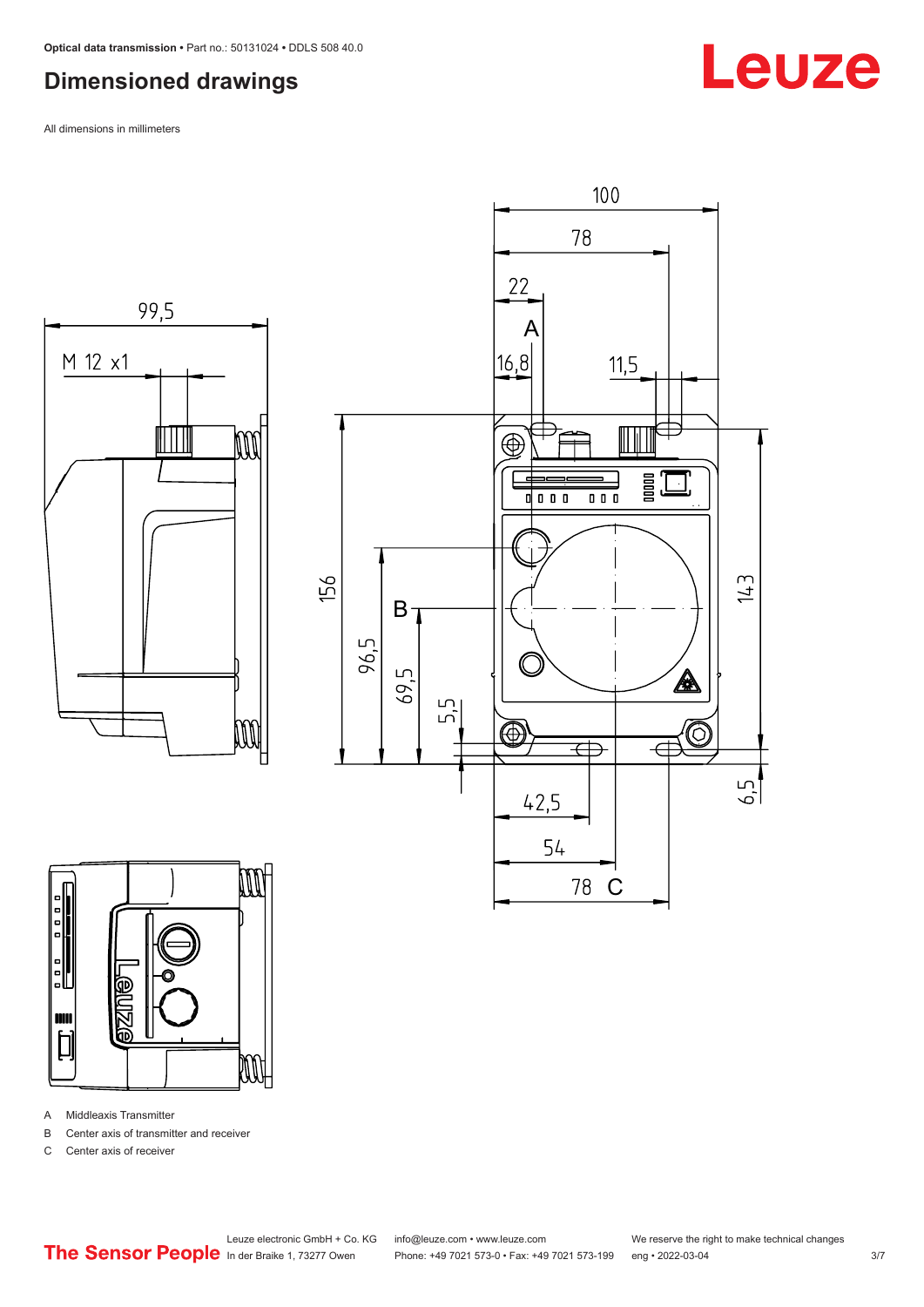#### <span id="page-3-0"></span>**Electrical connection**

| <b>Connection 1</b> | <b>POWER</b>   |
|---------------------|----------------|
| <b>Function</b>     | Signal IN      |
|                     | Signal OUT     |
|                     | Voltage supply |
| Type of connection  | Connector      |
| <b>Thread size</b>  | M12            |
| <b>Type</b>         | Male           |
| <b>Material</b>     | Metal          |
| No. of pins         | $5 - pin$      |
| Encoding            | A-coded        |

#### **Pin Pin assignment**

| и              | <b>VIN</b>       |  |
|----------------|------------------|--|
| $\overline{2}$ | IO <sub>1</sub>  |  |
| 3              | <b>GND</b>       |  |
| $\overline{4}$ | IO <sub>2</sub>  |  |
| 5              | <b>FE/SHIELD</b> |  |



#### **Connection 2 BUS**

| <b>Function</b>           | <b>BUS IN</b> |
|---------------------------|---------------|
| <b>Type of connection</b> | Connector     |
| <b>Thread size</b>        | M12           |
| <b>Type</b>               | Female        |
| <b>Material</b>           | Metal         |
| No. of pins               | 4-pin         |
| Encoding                  | D-coded       |

| Pin | <b>Pin assignment</b> |
|-----|-----------------------|
|     | TD+                   |
|     | $RD+$                 |
|     | TD-                   |
|     | RD-                   |

### **Operation and display**

| <b>LED</b>     |            | <b>Display</b>           | <b>Meaning</b>                                    |
|----------------|------------|--------------------------|---------------------------------------------------|
| 1              | <b>AUT</b> | Off                      | Operating mode not active                         |
|                |            | Green, continuous light  | Operating mode 'Automatic'                        |
| $\overline{2}$ | <b>MAN</b> | Off                      | Operating mode not active                         |
|                |            | Green, continuous light  | Operating mode 'Manual'                           |
| 3              | <b>ADJ</b> | Off                      | Operating mode not active                         |
|                |            | Green, continuous light  | Operating mode 'Adjust'                           |
| 4              | <b>LAS</b> | Off                      | Operating mode not active                         |
|                |            | Green, continuous light  | Operating mode 'Alignment-laser mounting support' |
| 5              | <b>LLC</b> | Off                      | Operating mode not active                         |
|                |            | Green, continuous light  | LLC without interruption                          |
|                |            | Red, continuous light    | LLC interrupted at least once                     |
| 6              | <b>PWR</b> | Off                      | No supply voltage                                 |
|                |            | Green, flashing          | Device ok, initialization phase                   |
|                |            | Green, continuous light  | Data transmission active                          |
|                |            | Red, flashing            | Data transmission interrupted                     |
|                |            | Red, continuous light    | Device error                                      |
|                | <b>TMP</b> | Off                      | Operating temperature OK                          |
|                |            | Orange, continuous light | Operating temperature critical                    |

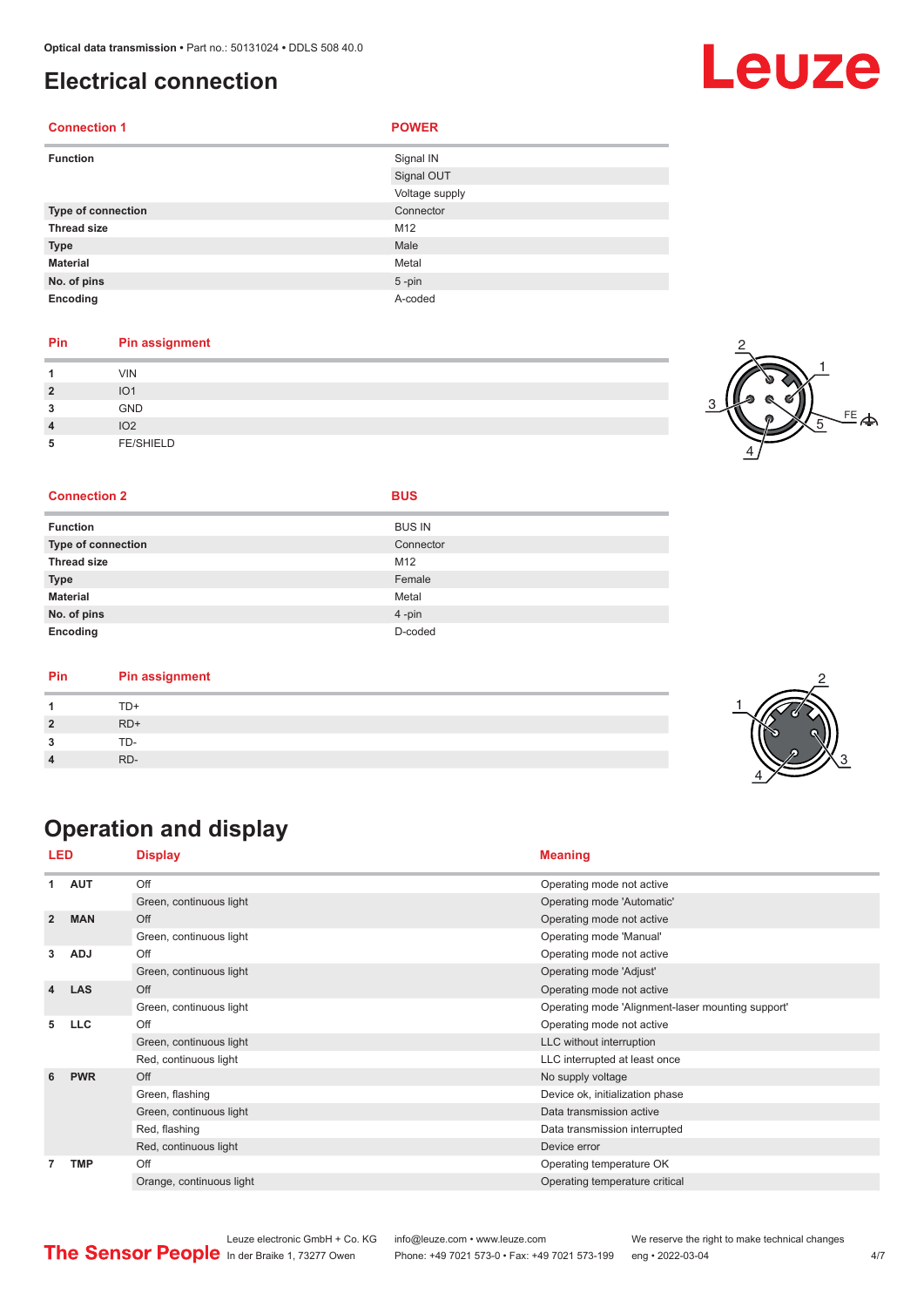#### <span id="page-4-0"></span>**Operation and display**



| LED             |                                 | <b>Display</b>              | <b>Meaning</b>                                                |
|-----------------|---------------------------------|-----------------------------|---------------------------------------------------------------|
|                 | <b>TMP</b>                      | Red, continuous light       | Operating temperature exceeded or not met                     |
| 8               | <b>LSR</b>                      | Off                         | With function reserve                                         |
|                 |                                 | Orange, continuous light    | Device OK, warning set                                        |
| 9               | <b>FRE</b>                      | Off                         | Transmission frequency F1 preselected                         |
|                 |                                 | Green, continuous light     | Transmission frequency F2 preselected (factory setting)       |
| 10 <sup>1</sup> | <b>OLK</b>                      | Off                         | Fault                                                         |
|                 |                                 | Green, continuous light     | No data transmission                                          |
|                 |                                 | Orange, continuous light    | Data transmission active                                      |
| 11              | ERL                             | Off                         | Link OK                                                       |
|                 |                                 | Orange, continuous light    | Missing link (Ethernet cable connection) on the second device |
|                 |                                 | Red, continuous light       | No cable-connected link to the connected device               |
| 12              | <b>LINK</b>                     | Off                         | No cable-connected link to the connected device               |
|                 |                                 | Green, continuous light     | Link OK                                                       |
|                 |                                 | Orange, continuous light    | Data transmission active                                      |
| 13              | <b>SIGNAL</b><br><b>QUALITY</b> | 2 red, 2 orange and 4 green | Received signal level                                         |

#### **Suitable transmitters**

| Part no. | <b>Designation</b>   | <b>Article</b>               | <b>Description</b>                                                                 |
|----------|----------------------|------------------------------|------------------------------------------------------------------------------------|
| 50131024 | <b>DDLS 508 40.0</b> | Optical data<br>transmission | Working range: 100  40,000 mm<br>Interface: Ethernet<br>Connection: Connector, M12 |

#### **Part number code**

- 1

Part designation: **DDLS 5XXX YYY.Z A B CC**

| <b>DDLS</b> | Optical transceiver for digital data transmission                                                                                                                                                                                                                         |
|-------------|---------------------------------------------------------------------------------------------------------------------------------------------------------------------------------------------------------------------------------------------------------------------------|
| 5XXX        | <b>Series</b><br>508i: without integrated web server for remote diagnostics<br>508i: with integrated web server for remote diagnostics<br>538: without integrated web server for remote diagnostics (EtherCAT)<br>548i: with integrated web server for remote diagnostics |
| <b>YYY</b>  | Range for data transmission in m                                                                                                                                                                                                                                          |
| z           | Frequency of the transmitter<br>0: Frequency F0<br>1: Frequency F1<br>2: Frequency F2<br>3: Frequency F3<br>4: Frequency F4                                                                                                                                               |
| A           | Option<br>L: integrated laser alignment aid (for transmitter/receiver)<br>n/a: standard                                                                                                                                                                                   |
| B           | <b>Special equipment</b><br>H: With heating<br>n/a: no special equipment                                                                                                                                                                                                  |
| CC          | Special equipment<br>W: transmission optics with larger opening angle (on request)<br>n/a: no special equipment                                                                                                                                                           |
| <b>Note</b> |                                                                                                                                                                                                                                                                           |



 $\&$  A list with all available device types can be found on the Leuze website at www.leuze.com.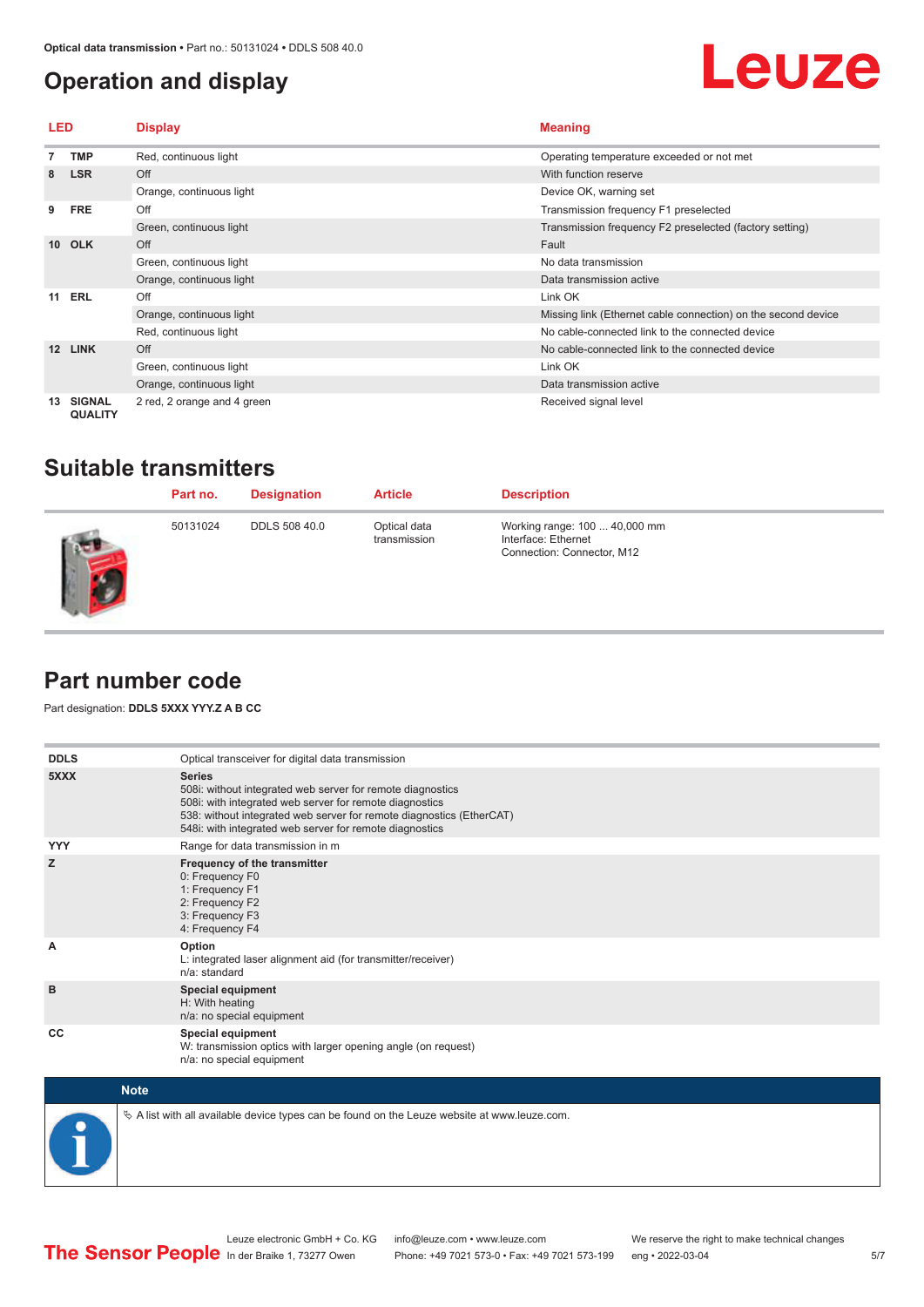#### <span id="page-5-0"></span>**Notes**

# Leuze

#### **Observe intended use!**

 $\%$  This product is not a safety sensor and is not intended as personnel protection.

 $\&$  The product may only be put into operation by competent persons.

 $\%$  Only use the product in accordance with its intended use.

|  | <b>For UL applications:</b>                                                                                                                                                                                                                                                                              |
|--|----------------------------------------------------------------------------------------------------------------------------------------------------------------------------------------------------------------------------------------------------------------------------------------------------------|
|  | $\%$ For UL applications, use is only permitted in Class 2 circuits in accordance with the NEC (National Electric Code).                                                                                                                                                                                 |
|  |                                                                                                                                                                                                                                                                                                          |
|  | ATTENTION! INVISIBLE LASER RADIATION - CLASS 1M LASER PRODUCT                                                                                                                                                                                                                                            |
|  | Do not expose users of telescopic optics!<br>The device satisfies the requirements of IEC 60825-1:2007 (EN 60825-1:2007) safety regulations for a product of laser class 1M as well as the<br>U.S. 21 CFR 1040.10 regulations with deviations corresponding to "Laser Notice No. 50" from June 24, 2007. |

#### $\%$  Do not expose users of telescopic optics!

The device satisfies the requirements of IEC 60825-1:2007 (EN 60825-1:2007) safety regulations for a product of **laser class 1M** as well as the U.S. 21 CFR 1040.10 regulations with deviations corresponding to "Laser Notice No. 50" from June 24, 2007.

- ª Looking into the beam path for extended periods using telescope optics may damage the eye's retina. Never look using telescope optics into the laser beam or in the direction of reflecting beams.
- ª CAUTION! The use of operating and adjusting devices other than those specified here or the carrying out of differing procedures may lead to dangerous exposure to radiation!

The use of optical instruments or devices (e.g., magnifying glasses, binoculars) in combination with the device increases the danger of eye damage.

 $\%$  Observe the applicable statutory and local laser protection regulations.

 $\%$  The device must not be tampered with and must not be changed in any way. There are no user-serviceable parts inside the device. Repairs must only be performed by Leuze electronic GmbH + Co. KG.

#### **Accessories**

#### Connection technology - Connection cables

|   |   | Part no. | <b>Designation</b>      | <b>Article</b>   | <b>Description</b>                                                                                                                                                                            |
|---|---|----------|-------------------------|------------------|-----------------------------------------------------------------------------------------------------------------------------------------------------------------------------------------------|
| ≝ | W | 50132079 | KD U-M12-5A-V1-<br>050  | Connection cable | Connection 1: Connector, M12, Axial, Female, A-coded, 5-pin<br>Connection 2: Open end<br>Shielded: No<br>Cable length: 5,000 mm<br>Sheathing material: PVC                                    |
| b |   | 50135074 | KS ET-M12-4A-P7-<br>050 | Connection cable | Suitable for interface: Ethernet<br>Connection 1: Connector, M12, Axial, Male, D-coded, 4-pin<br>Connection 2: Open end<br>Shielded: Yes<br>Cable length: 5,000 mm<br>Sheathing material: PUR |